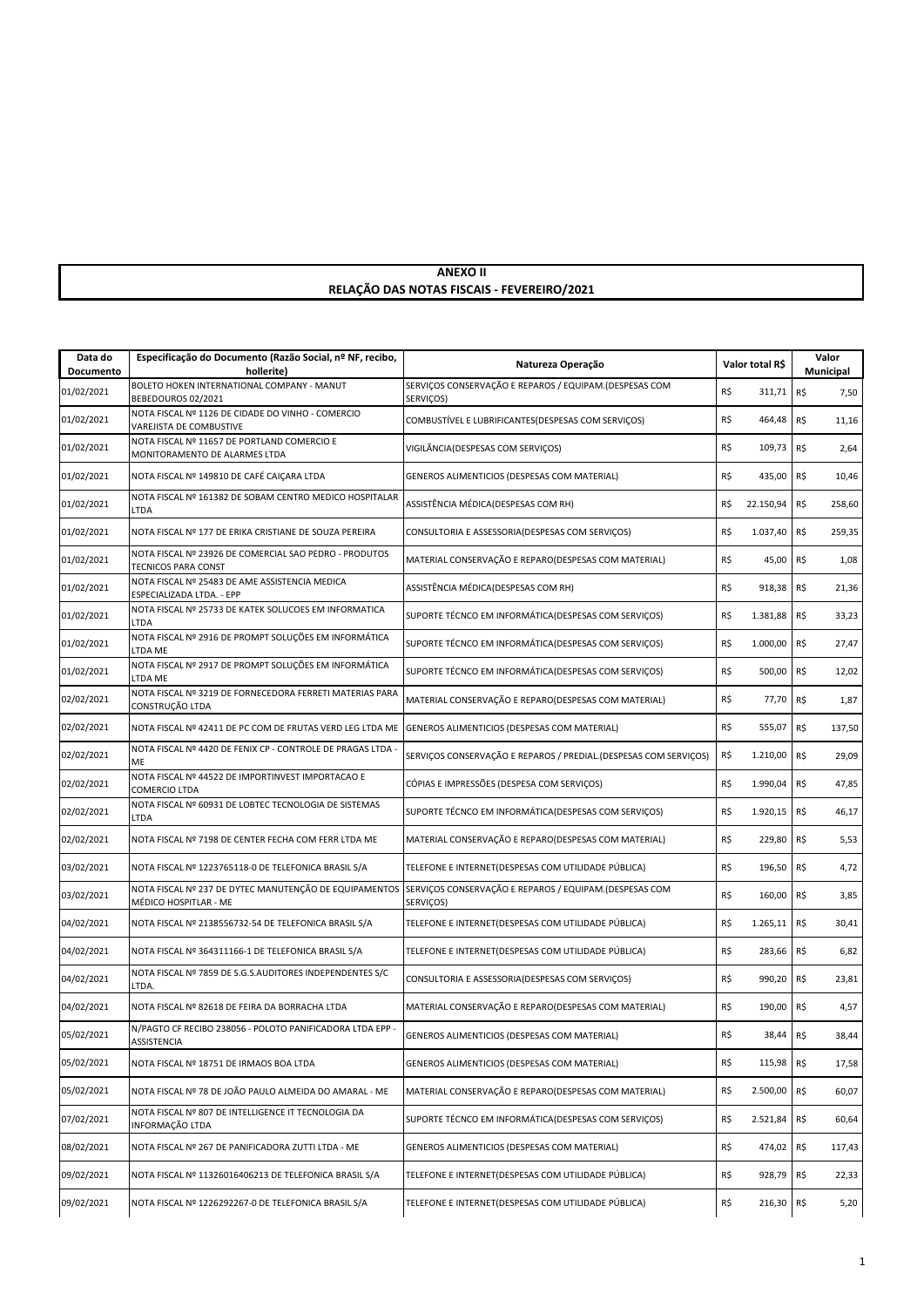| 09/02/2021 | NOTA FISCAL Nº 1226312434-0 DE TELEFONICA BRASIL S/A                           | TELEFONE E INTERNET(DESPESAS COM UTILIDADE PÚBLICA)                       | R\$ | 317,74    | R\$ | 7,64   |
|------------|--------------------------------------------------------------------------------|---------------------------------------------------------------------------|-----|-----------|-----|--------|
| 09/02/2021 | NOTA FISCAL Nº 1616027 DE MELHORAMENTOS CMPC LTDA                              | MATERIAL HIGIENE E LIMPEZA (DESPESA COM MATERIAL)                         | R\$ | 3.467,54  | R\$ | 83,38  |
| 11/02/2021 | NOTA FISCAL Nº 2367064 DE CENTRO DE INT EMP ESCOLA CIEE                        | SERVIÇOS ADMINISTRATIVOS (DESPESAS COM SERVIÇOS)                          | R\$ | 200,00    | R\$ | 4,81   |
| 11/02/2021 | NOTA FISCAL Nº 34714 DE WCA - SERVIÇOS EMPRESARIAIS LTDA                       | SERVIÇOS COM JARDINAGEM(DESPESAS COM SERVIÇOS)                            | R\$ | 29.841,96 | R\$ | 7,39   |
|            |                                                                                | SERVIÇOS HIGIENE E LIMPEZA( DESPESAAS COM SERVIÇOS)                       |     |           | R\$ | 710,14 |
| 12/02/2021 | N/PAGTO CF RECIBO 80587 - COOPERATIVA DE CONSUMO<br>COOPERCICA - ASSISTENCIA   | GENEROS ALIMENTICIOS (DESPESAS COM MATERIAL)                              | R\$ | 29,96     | R\$ | 29,96  |
| 12/02/2021 | NOTA FISCAL Nº 2075 DE OLIVEIRA PREVIATTI BAZAR LTDA.-ME                       | MATERIAL PEDAGÓGICO (DEPSESAS COM MATERIAL)                               | R\$ | 380,00    | R\$ | 380,00 |
| 12/02/2021 | NOTA FISCAL Nº 29165 DE MIGUEL & TORSO COMERCIO DE TINTAS<br>LTDA.             | MATERIAL CONSERVAÇÃO E REPARO(DESPESAS COM MATERIAL)                      | R\$ | 40,00     | R\$ | 0,96   |
| 12/02/2021 | NOTA FISCAL Nº 2938 DE PROMPT SOLUÇÕES EM INFORMÁTICA<br>LTDA ME               | SUPORTE TÉCNCO EM INFORMÁTICA(DESPESAS COM SERVIÇOS)                      | R\$ | 2.590,00  | R\$ | 120,80 |
| 15/02/2021 | NOTA FISCAL Nº 29 DE ELEUSA TERESA LOURENZONI ME                               | SERVIÇOS CONSERVAÇÃO E REPAROS / PREDIAL.(DESPESAS COM SERVIÇOS)          | R\$ | 5.510,00  | R\$ | 132,49 |
| 16/02/2021 | NOTA FISCAL Nº 1149 DE CIDADE DO VINHO - COMERCIO<br>VAREJISTA DE COMBUSTIVE   | COMBUSTÍVEL E LUBRIFICANTES(DESPESAS COM SERVIÇOS)                        | R\$ | 356,68    | R\$ | 8,56   |
| 17/02/2021 | NOTA FISCAL Nº 20836 DE ESPEL ELEVADORES ESPECIALIZADOS -<br>EIRELI - EPP      | SERVIÇOS CONSERVAÇÃO E REPAROS / EQUIPAMENTOS. (DESPESAS COM<br>SERVIÇOS) | R\$ | 331,43    | R\$ | 9,10   |
| 17/02/2021 | NOTA FISCAL Nº 24284 DE FERRAZ PROD.MED.ODONT.HOSP.LTDA<br>EPP                 | MATERIAL CONSUMO( DEPSESAS COM MATERIAL)                                  | R\$ | 5.679,10  | R\$ | 567,91 |
| 17/02/2021 | NOTA FISCAL Nº 81 DE VANESSA MARIETTI BEZERRA 22498887873                      | MATERIAL CONSUMO( DEPSESAS COM MATERIAL)                                  | R\$ | 242,00    | R\$ | 4,02   |
| 17/02/2021 | NOTA FISCAL Nº 995487 DE DENTAL CREMER PRODUTOS<br>ODONTOLOGICOS S.A           | MATERIAL CONSUMO( DEPSESAS COM MATERIAL)                                  | R\$ | 2.970,00  | R\$ | 174,34 |
| 18/02/2021 | NOTA FISCAL Nº 783 DE DESB SOLUCOES EM TECNOLOGIA DA<br><b>INFORMACAO LTDA</b> | SUPORTE TÉCNCO EM INFORMÁTICA(DESPESAS COM SERVIÇOS)                      | R\$ | 200,00    | R\$ | 5,49   |
| 18/02/2021 | NOTA FISCAL Nº 8772 DE CRYSTAL SOLUCOES EM TECNOLOGIA<br><b>LTDA</b>           | MATERIAL INFORMÁTICA (DESPESAS COM MATERIAL)                              | R\$ | 171,00    | R\$ | 4,11   |
| 19/02/2021 | NOTA FISCAL Nº 170662 DE TICKET SERVICOS SA                                    | BENEFÍCIO ALIMENTAÇãO ( DESPESAS RH)                                      | R\$ | 12.851,00 | R\$ | 298,93 |
| 20/02/2021 | NOTA FISCAL Nº 2021/11 DE RANIEL SANTOS PEREIRA<br>08376120638                 | TREINAMENTO E DESENVOLVIMENTO (DESPESAS COM RH)                           | R\$ | 423,90    | R\$ | 10,19  |
| 20/02/2021 | NOTA FISCAL Nº 67890573 DE CPFL - CIA PIRATININGA DE FORCA E<br>LUZ            | ENERGIA ELÉTRICA ( DEPSESAS UTILIDADES PUBLICAS)                          | R\$ | 1.606,91  | R\$ | 38,64  |
| 21/02/2021 | NOTA FISCAL Nº 67965272 DE CPFL - CIA PIRATININGA DE FORCA E<br>LUZ            | ENERGIA ELÉTRICA ( DEPSESAS UTILIDADES PUBLICAS)                          | R\$ | 317,45    | R\$ | 7,63   |
| 21/02/2021 | NOTA FISCAL Nº 67965274 DE CPFL - CIA PIRATININGA DE FORCA E<br>LUZ            | ENERGIA ELÉTRICA ( DEPSESAS UTILIDADES PUBLICAS)                          | R\$ | 607,38    | R\$ | 14,60  |
| 21/02/2021 | NOTA FISCAL Nº 67965275 DE CPFL - CIA PIRATININGA DE FORCA E<br>LUZ            | ENERGIA ELÉTRICA ( DEPSESAS UTILIDADES PUBLICAS)                          | R\$ | 498,58    | R\$ | 11,98  |
| 22/02/2021 | NOTA FISCAL Nº 63266 DE INSTITUTO DA LIMPEZA COMERCIO E<br>SERVICOS EIRELI -   | MATERIAL HIGIENE E LIMPEZA (DESPESA COM MATERIAL)                         | R\$ | 562,44    | R\$ | 13,52  |
| 23/02/2021 | NOTA FISCAL Nº 23158 DE ALFATEL JUNDIAI COMERCIO,<br>TELECOMUNICACOES E INFOR  | SERVIÇOS CONSERVAÇÃO E REPAROS / PREDIAL.(DESPESAS COM SERVIÇOS)          | R\$ | 480,00    | R\$ | 11,54  |
| 23/02/2021 | NOTA FISCAL Nº 29606 DE IRMAOS NEGRO DE JUNDIAI LTDA                           | MATERIAL HIGIENE E LIMPEZA (DESPESA COM MATERIAL)                         | R\$ | 1.048,17  | R\$ | 25,20  |
| 23/02/2021 | NOTA FISCAL Nº 5058 DE ALFATEL JUNDIAI COMERCIO,<br>TELECOMUNICACOES E INFOR   | MATERIAL CONSERVAÇÃO E REPARO(DESPESAS COM MATERIAL)                      | R\$ | 501,69    | R\$ | 12,06  |
| 24/02/2021 | NOTA FISCAL Nº 714 DE IOTTI GRIFFE DA CARNE LTDA                               | GENEROS ALIMENTICIOS (DESPESAS COM MATERIAL)                              | R\$ | 128,53    | R\$ | 19,48  |
|            |                                                                                |                                                                           |     |           |     |        |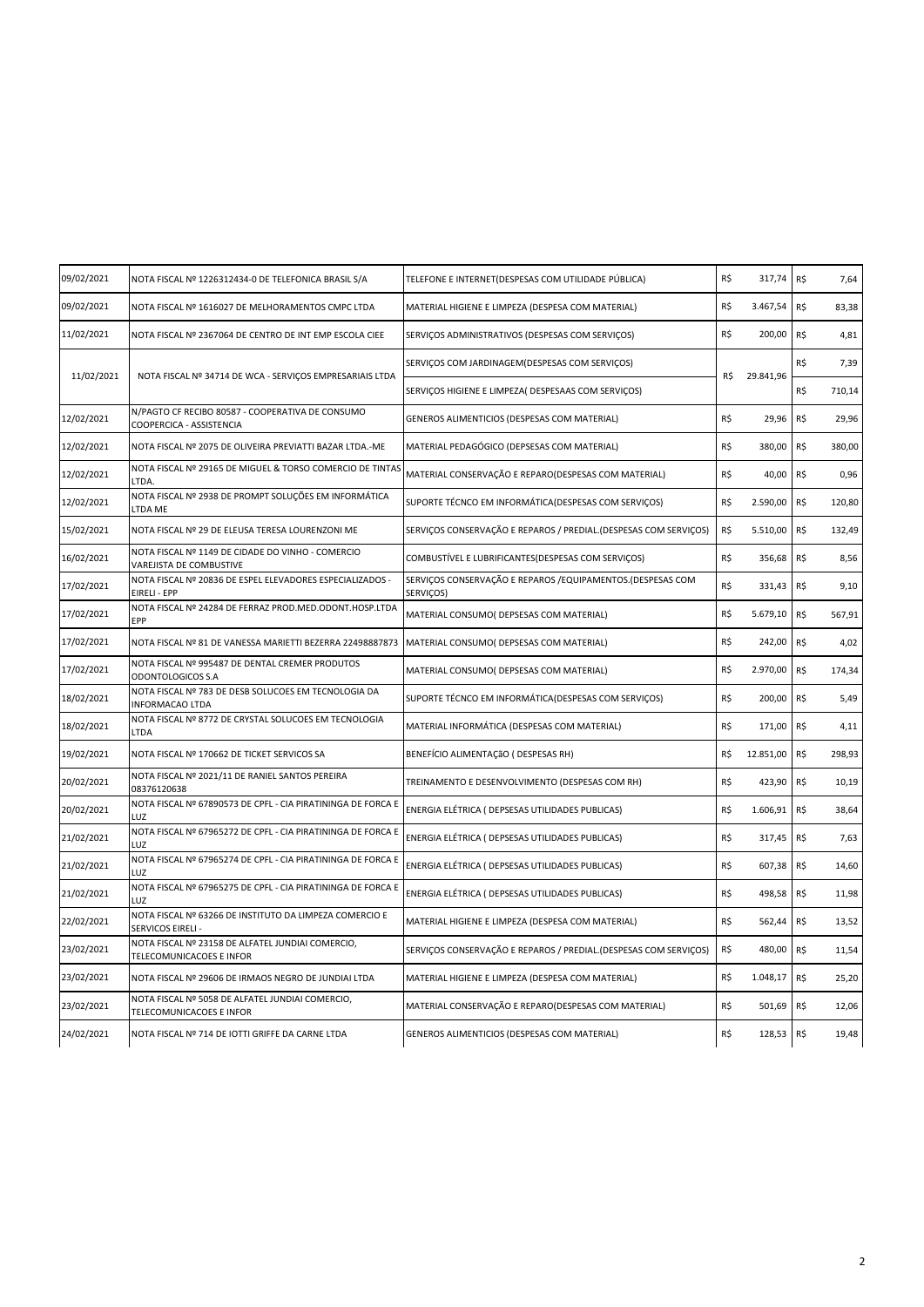| 25/02/2021 | NOTA FISCAL Nº 106142 DE TERRÃO COM. REPRES.LTDA                                                                | MATERIAL CONSUMO( DEPSESAS COM MATERIAL)                                 | R\$<br>458,18 | R\$      | 10,05 |          |
|------------|-----------------------------------------------------------------------------------------------------------------|--------------------------------------------------------------------------|---------------|----------|-------|----------|
|            |                                                                                                                 | MATERIAL HIGIENE E LIMPEZA (DESPESA COM MATERIAL)                        |               |          | R\$   | 0,97     |
| 25/02/2021 | NOTA FISCAL Nº 141967 DE CETTI COMERCIO DE MATERIAIS<br><b>ELETRICOS LTDA</b>                                   | MATERIAL CONSERVAÇÃO E REPARO(DESPESAS COM MATERIAL)                     | R\$           | 102,76   | R\$   | 2,47     |
| 25/02/2021 | NOTA FISCAL Nº 19625 DE REFRITEC REFRIGERAÇÃO TÉCNICA LTDA MATERIAL CONSERVAÇÃO E REPARO(DESPESAS COM MATERIAL) |                                                                          | R\$           | 660,00   | R\$   | 15,87    |
| 25/02/2021 | NOTA FISCAL Nº 321765 DE PROCOMP PRODUTOS E SERVIÇOS DE<br><b>INFORMATICA LTDA</b>                              | MATERIAL CONSUMO( DEPSESAS COM MATERIAL)                                 | R\$           | 1.017,06 | R\$   | 15,89    |
| 25/02/2021 | NOTA FISCAL Nº 36479 DE TEK ATACADO DISTRIBUIDOR DE<br>SEGURANCA ELETRONICA EIRELI                              | MATERIAL INFORMÁTICA (DESPESAS COM MATERIAL)                             | R\$           | 127,76   | R\$   | 3,07     |
| 26/02/2021 | NOTA FISCAL Nº 169 DE HERDEN & LIMA LTDA                                                                        | MATERIAL PEDAGÓGICO (DEPSESAS COM MATERIAL)                              | R\$           | 130,88   | R\$   | 113,40   |
| 26/02/2021 | NOTA FISCAL Nº 271 DE PANIFICADORA ZUTTI LTDA - ME                                                              | GENEROS ALIMENTICIOS (DESPESAS COM MATERIAL)                             | R\$           | 300,23   | R\$   | 45,49    |
| 26/02/2021 | NOTA FISCAL Nº 42624 DE PC COM DE FRUTAS VERD LEG LTDA ME                                                       | GENEROS ALIMENTICIOS (DESPESAS COM MATERIAL)                             | R\$           | 305,20   | R\$   | 46,25    |
| 27/02/2021 | NOTA FISCAL Nº 132 DE ROGERIO BATISTIOLI DOS SANTOS<br>21844567800                                              | SERVIÇOS CONSERVAÇÃO E REPAROS / EQUIPAMENTOS.(DESPESAS COM<br>SERVIÇOS) | R\$           | 1.090,00 | R\$   | 26,21    |
| 27/02/2021 | NOTA FISCAL Nº 152 DE PRAXIS MANUTENCAO PREDIAL EIRELI                                                          | SERVIÇOS CONSERVAÇÃO E REPAROS / PREDIAL.(DESPESAS COM SERVIÇOS)         | R\$           | 3.350,45 | R\$   | 80,55    |
| 28/02/2021 | SALÁRIOS ADRIANA LOURENCO DE ALMEIDA                                                                            | COORDENADOR ASSISTÊNCIA SOCIAL                                           | R\$           | 182,74   | R\$   | 182,74   |
| 28/02/2021 | SALÁRIOS ANGELICA AP VIEIRA DOS SANTOS                                                                          | CONTADORA                                                                | R\$           | 115,15   | R\$   | 114,53   |
| 28/02/2021 | SALÁRIOS DALMA PEREIRA DE SA                                                                                    | <b>RECEPCIONISTA</b>                                                     | R\$           | 40,74    | R\$   | 40,74    |
| 28/02/2021 | SALÁRIOS DANILO DOS SANTOS SILVA                                                                                | MENSAGEIRO INTERNO                                                       | R\$           | 31,09    | R\$   | 31,09    |
| 28/02/2021 | SALÁRIOS DARIO FERREIRA DE MELO                                                                                 | COMPRADOR                                                                | R\$           | 60,71    | R\$   | 60,66    |
| 28/02/2021 | SALÁRIOS ELLEN WEINGERTNER DAMICO                                                                               | ANALISTA DE RH                                                           | R\$           | 87,96    | R\$   | 87,96    |
| 28/02/2021 | SALÁRIOS FERNANDA APARECIDA ROCHA RIBEIRO                                                                       | ORIENTADOR SOCIAL                                                        | R\$           | 1.171,20 | R\$   | 1.171,20 |
| 28/02/2021 | SALÁRIOS GESSICA XAVIER DE SOUSA MARTINS                                                                        | TERAPEUTA OCUPACIONAL                                                    | R\$           | 1.319,46 | R\$   | 1.319,46 |
| 28/02/2021 | SALÁRIOS HIGOR NATHAN SANTOS ACUIO                                                                              | AUX SUPORTE E INFRAESTRUTURA                                             | R\$           | 31,49    | R\$   | 31,49    |
| 28/02/2021 | SALÁRIOS JOÃO RAMOS MISSE                                                                                       | AUXILIAR ADMINISTRATIVO A                                                | R\$           | 48,78    | R\$   | 48,77    |
| 28/02/2021 | SALÁRIOS JULIANA MATTOS SANTOS                                                                                  | ASSISTENTE FINANCEIRO E PRESTAÇÃO DE CONTAS                              | R\$           | 60,71    | R\$   | 60,71    |
| 28/02/2021 | SALÁRIOS KAILANY CRISTIANO SIQUEIRA                                                                             | APRENDIZ ADMINISTRATIVO                                                  | R\$           | 17,67    | R\$   | 17,66    |
| 28/02/2021 | SALÁRIOS LUCIANA APARECIDA DO PRADO ASSIS                                                                       | ASSISTENTE FINANCEIRO                                                    | R\$           | 56,22    | R\$   | 56,21    |
| 28/02/2021 | SALÁRIOS LUCIANA DE SOUZA CARMO MARRETO                                                                         | RECEPCIONISTA                                                            | R\$           | 43,21    | R\$   | 42,70    |
| 28/02/2021 | SALÁRIOS MARINA CAROLINE DA SILVA PINTO                                                                         | <b>ASSISTENTE SOCIAL</b>                                                 | R\$           | 479,60   | R\$   | 479,60   |
| 28/02/2021 | SALÁRIOS MARINA DE FATIMA DIAS CRUZ                                                                             | COZINHEIRA                                                               | R\$           | 38,04    | R\$   | 35,53    |
| 28/02/2021 | SALÁRIOS PRISCILA RODRIGUES                                                                                     | COORDENADOR ADMINISTRATIVO E FINANCEIRO                                  | R\$           | 176,60   | R\$   | 176,60   |
| 28/02/2021 | SALÁRIOS RITA DE CASSIA FERREIRA                                                                                | AUXILIAR ADMINISTRATIVO A                                                | R\$           | 104,52   | R\$   | 104,52   |